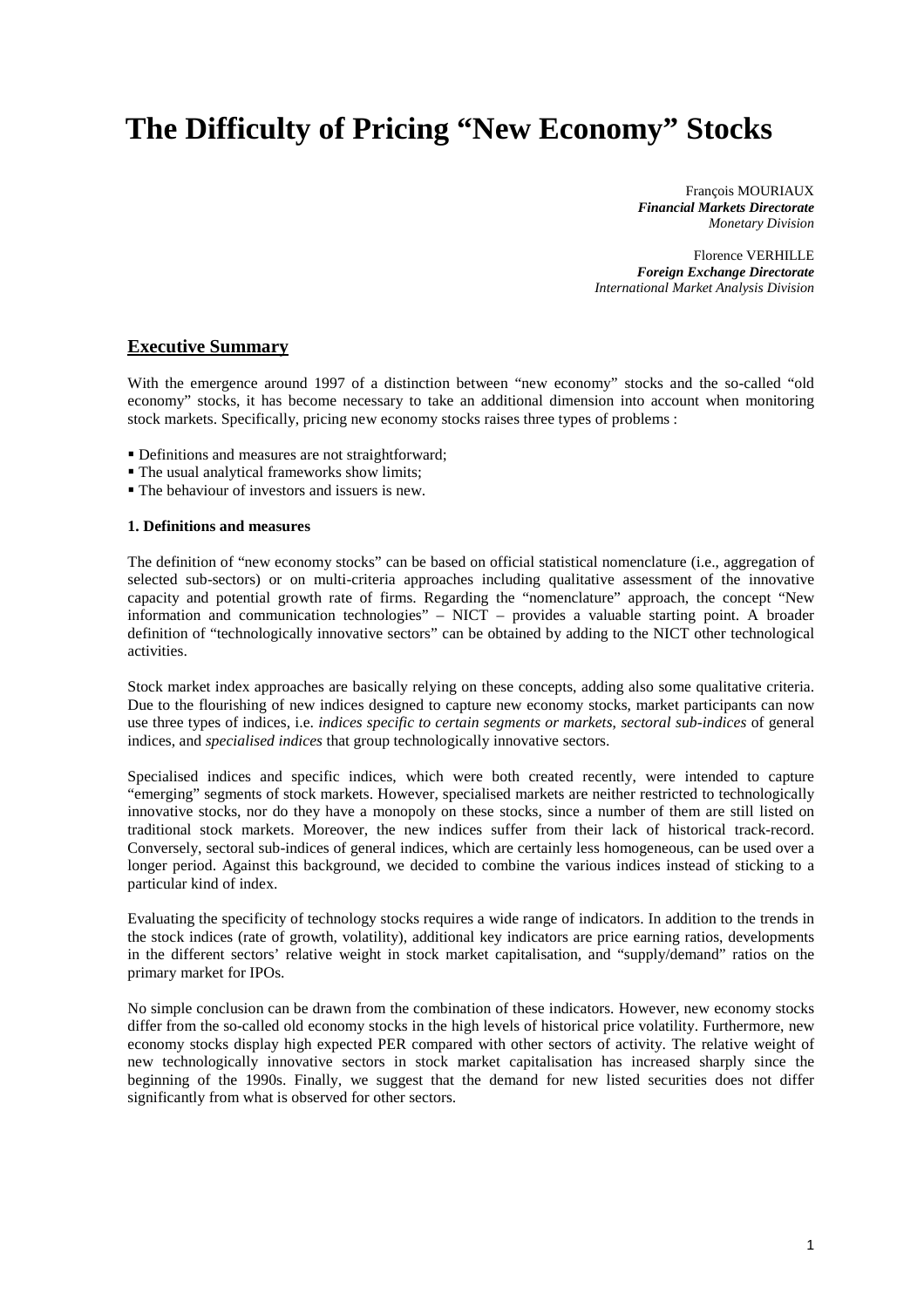#### **2. The usual analytical frameworks show limits**

The findings of macroeconomic and historical valuations of "new economy" stocks give rise to divergent interpretations. As a matter of fact, the discussion on stock valuations has centred on the discrepancy between the long-run returns on risky financial assets as valued according to historical series (estimated at 6-7% per year) and the strong growth in new economy asset prices over the recent period: with the exception of Japan, the main stock markets have posted average annual growth of over 20% since 1996.

This divergence between long-term returns and actual returns leads us to examine the "supply shock" of the new economy and its impact on stock markets. In its more restrictive interpretation, the new economy can be said to be the product of a new technological revolution, similar to the advent of railroads or electricity. In theory, this definition should induce investors to be more circumspect, since in the past the introduction of technical changes sparked off speculative waves without generating strong long-term growth cycles on stock markets. In its broader interpretation, the new economy can be considered to be the result of three phenomena : a technological revolution, the diffusion of the free market economy model, and the sustained integration of financial markets. This unprecedented combination would therefore support the assertion that there has been a break in the long-term trend of equity returns, which may lead to an alternative model of long-term equilibrium.

Like macro-economic and historical approaches, "micro-economic" or "practitioners" approaches raise also difficulties. Firstly, stock pricing methods are invariably based on two pillars. The first pillar is the use of "historical track-record", that is, the ability to make projections based on past earnings and financial structure according to typical corporate trajectories (or profiles). The second pillar is the ability to position a firm within a homogenous group of comparable firms. In the case of technology stocks, these two pillars historical track-record and positioning benchmarks—are either partially or completely lacking. Secondly, financial approaches relying on the risk premium concept (Capital Asset Pricing Model, options theory) assume that the company which has been selected will, in a few years time, win out over the competition. In fact, there are two pitfalls with this approach when applied to new economy stocks. First, when forecasting the anticipated future earnings of technology stocks, investors may not fully factor in the consequences of the transition from a growth market to a mature market: all stocks have a positive value while, in the end, not all firms will survive. Second, instability arises when the various players in a sector compete for added value. The uncertainty regarding future earnings resulting from these power games within given sectors may lead to excessive valuations for certain companies and undervaluations for others.

#### **3. The behaviour of investors and issuers is new**

Changes in the behaviour of market participants and financing circuits influence the pricing of new economy stocks.

The behaviour of technology stocks can be explained in part by theoretical analyses of stock markets. The theory of asset bubble provides a relevant framework for analysing the development of bubbles on market for technology stocks, notably in the United States and in Europe. The rational bubble approach helps to explain why the price of a stock may diverge increasingly from its fundamental value and over a fairly long period of time, under the assumption that the agents' expectations are rational. However, the correction observed in technology stocks both in France and the United States, as from the spring of 2000, cannot be easily explained by the existence of a bubble developed by a market made up of rational investors. The "mimetic" bubble approach, which is based on the assumption of a certain "mimetic confidence" between agents on fundamentals, appears more convincing. It can account for the emergence – or bursting - of speculative bubble at a macroeconomic level, since, under growing uncertainties about the value of the fundamentals, investors tend to "copy" other investors' strategies. Finally, the "irrational and noise" bubbles theory, that questions the assumption of homogenous rational expectations, may provide an explanation for the chronic instability of stock prices.

Against this theoretical background, it is worth investigating changes in the market functioning. As a matter of fact, stock-market dealing mechanisms may affect the pricing of technology stocks and contribute to the emergence or persistence of bubbles on equity markets. First, in order to deal with offerings and investor demand, intermediaries on equity market may, among other solutions, increase the issue price. They also tend to step up the number of IPOs, at the risk of listing very young companies for which valuation is rather uncertain. Index-linked management can amplify the spread of herd behaviour and lead to self-sustaining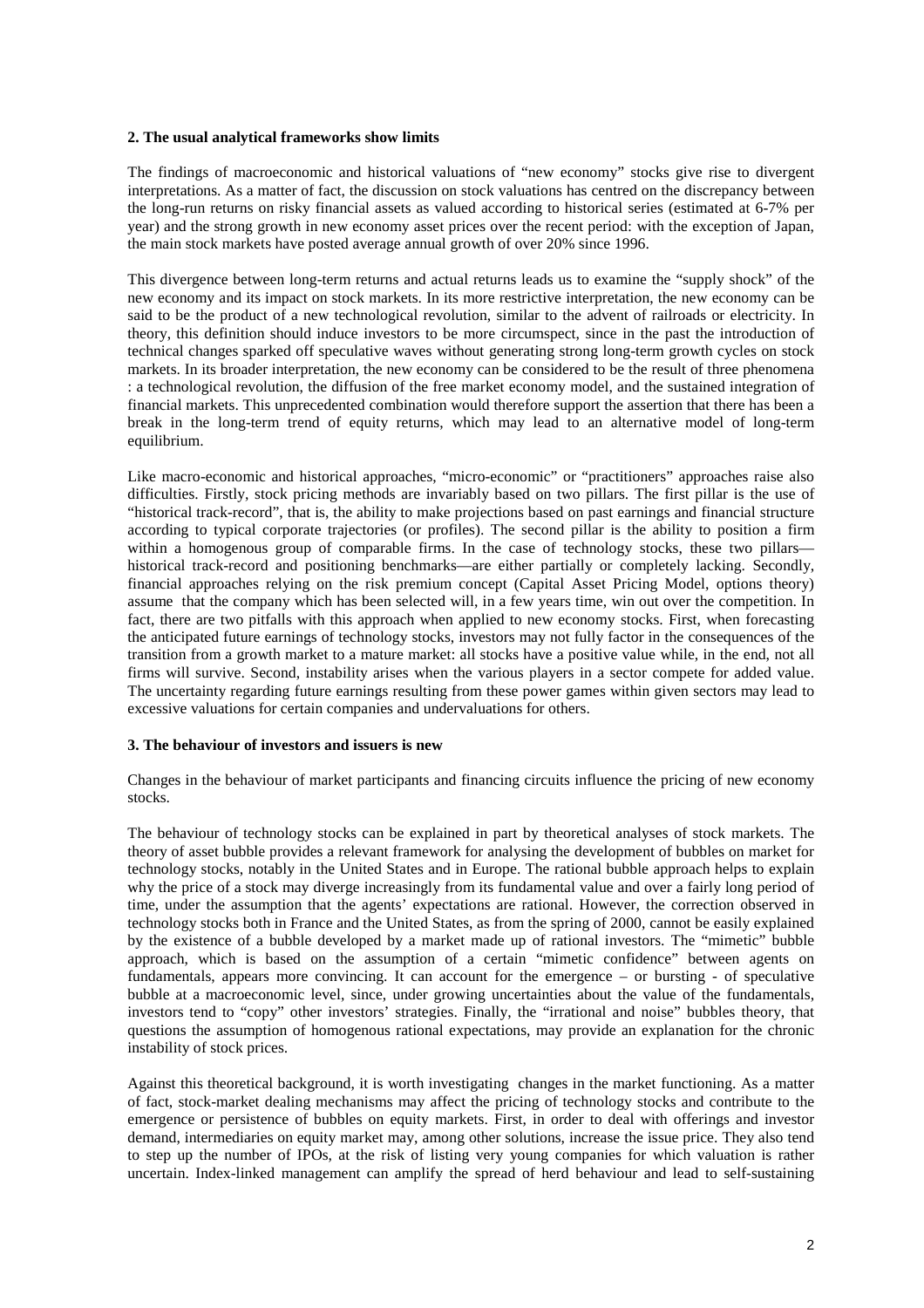price increases, since benchmarking implies the allocation of capital according to relative value of expected performance. Furthermore, the advent of electronic trading platforms and on-line broking can hasten the spread of market trends.

Changes in the financing of new economy companies also makes it more difficult to price their shares. The distinction between seed capital, venture capital and development capital has blurred. Until the end of the 1990s, the first stages of the creation of a company were handled by specialists such as venture companies. IPOs took place once the company had reached a further stage of development. Two major changes have affected new economy companies: the initial phase may be launched resorting to public savings; it is difficult to position listed companies at a given phase of their development, since there is no stable industrial model. This makes determining the initial listing price very complicated.

While start-ups can call on two effective sources of financing – Nouveau marché ("new market") in France or venture capital financing on the one hand, banks lending on the other hand, a third source – a bond market for small issuers or issuers with a high risk profile – has not yet come to maturity in Europe. As a result, investors cannot resort to an important reference, the interest rate charged on debt markets. While equity investors base their decisions on growth potential, bond investors base theirs on default risk. Combining both approaches is the best means of forming a reasoned opinion of the "value" of new economy companies. In this context, a market for private risk bonds would provide investors with a useful reference for assessing developments in equity markets.

All in all, the debate on the fair pricing of new economy stocks appears to be open and inconclusive. Furthermore it cannot be dissociated from other issues such as the rational allocation of financial resources between the different sectors of activity on the one hand, and the appropriate financing channels on the other hand. Failures in both areas can fuel financial bubbles, making it even harder to reach an agreement on the fair price of assets.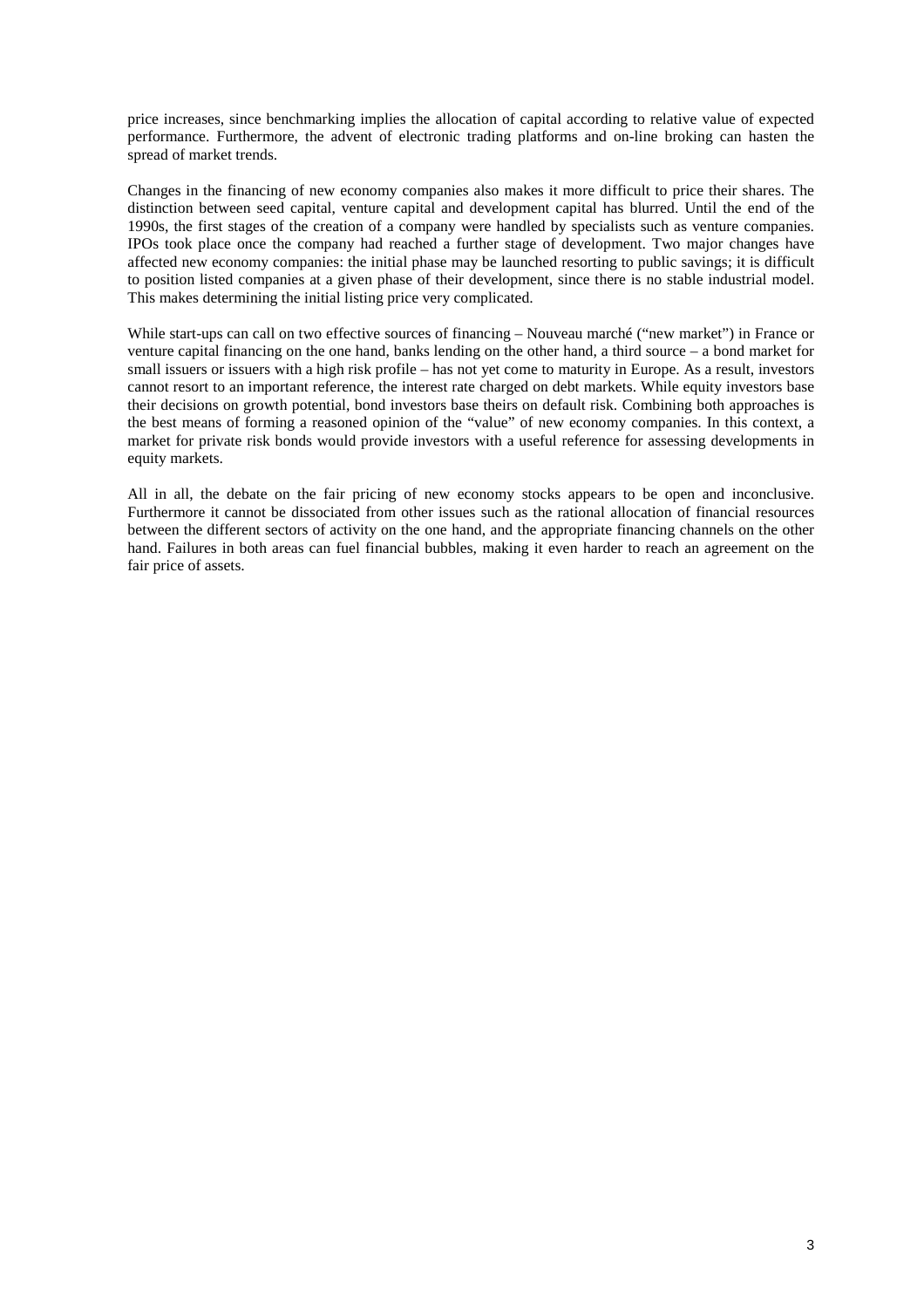# **1. Defining and measuring the new economy and technology stocks**

## 1.1. Definitions

Financial market operators consider "new economy" stocks to be *"*TMT stocks"—Technology, Media, Telecommunications — or "technology stocks".

This terminology, widely used by stock market analysts, is not clearly defined. Of course, it is not the first time that the financial community is using a concept which is not clear-cut. In the 1970s and in the early 1980s, stocks referred to as *blue chip* stocks came to the fore; at the end of the 1980s, the concept of *growth stocks* appeared (in France, the Second Marché -"Second Market"-, and subsequently the Nouveau Marché - "New market"- were set up to list these stocks). However, statisticians on the one hand and designers of stock market indices on the other have sought to clarify these terms.

### **1.1.1. A sectoral nomenclature approach**

In France, the report *Technologies et Société de l'Information*1 adopted in 1999 the concept of new information and communication technologies (NICT), which provides a useful starting-point. However, as the new economy is not restricted to new information technologies, a wider concept, known as "technologically innovative sectors", has also been adopted for the main innovation indicators published periodically by the Ministry for the Economy, Finance and Industry. In addition to the NICT, it also covers the sectors concerned with biotechnology, pharmaceuticals and new materials (see box 1).

| <b>Box 1: Definition of technologically innovative sectors</b>                                                                                                                                                       |  |  |  |  |
|----------------------------------------------------------------------------------------------------------------------------------------------------------------------------------------------------------------------|--|--|--|--|
| According to the main innovation indicators drawn up by the General Directorate for Industry,<br>Information Technologies and Postal Services (DigitiP) the technologically innovative sectors<br>are the following: |  |  |  |  |
| 1) Sectors linked to information and communication technologies (NICT):<br>$-$ manufacturing of computers and other IT equipment;                                                                                    |  |  |  |  |
| - manufacturing of isolated wires and cables;                                                                                                                                                                        |  |  |  |  |
| - manufacturing of navigational aids;                                                                                                                                                                                |  |  |  |  |
| - manufacturing of scientific and technical instruments;                                                                                                                                                             |  |  |  |  |
| - manufacturing of equipment for controlling industrial processes;                                                                                                                                                   |  |  |  |  |
| - wholesale trade of office equipment and computer hardware;<br>$-$ telecommunications:                                                                                                                              |  |  |  |  |
| - renting of office machines and computer hardware;                                                                                                                                                                  |  |  |  |  |
| $- EDP$                                                                                                                                                                                                              |  |  |  |  |
| $-$ cinema and video;                                                                                                                                                                                                |  |  |  |  |
| $- radio:$                                                                                                                                                                                                           |  |  |  |  |
| - production of television programmes;<br>- broadcasting of television programmes.                                                                                                                                   |  |  |  |  |
|                                                                                                                                                                                                                      |  |  |  |  |
| 2) Other technological activities:                                                                                                                                                                                   |  |  |  |  |
| Sub-groups of chemistry, industrial pharmacy, biotechnology and new materials.                                                                                                                                       |  |  |  |  |

The activities of these technologically innovative sectors are very diversified, both in terms of the type of customers (final consumer, other businesses), the degree of capital intensity, the time horizon of the return on

 <sup>1</sup> *Technologies et société de l'information*, French Secretary of State for Industry, 1999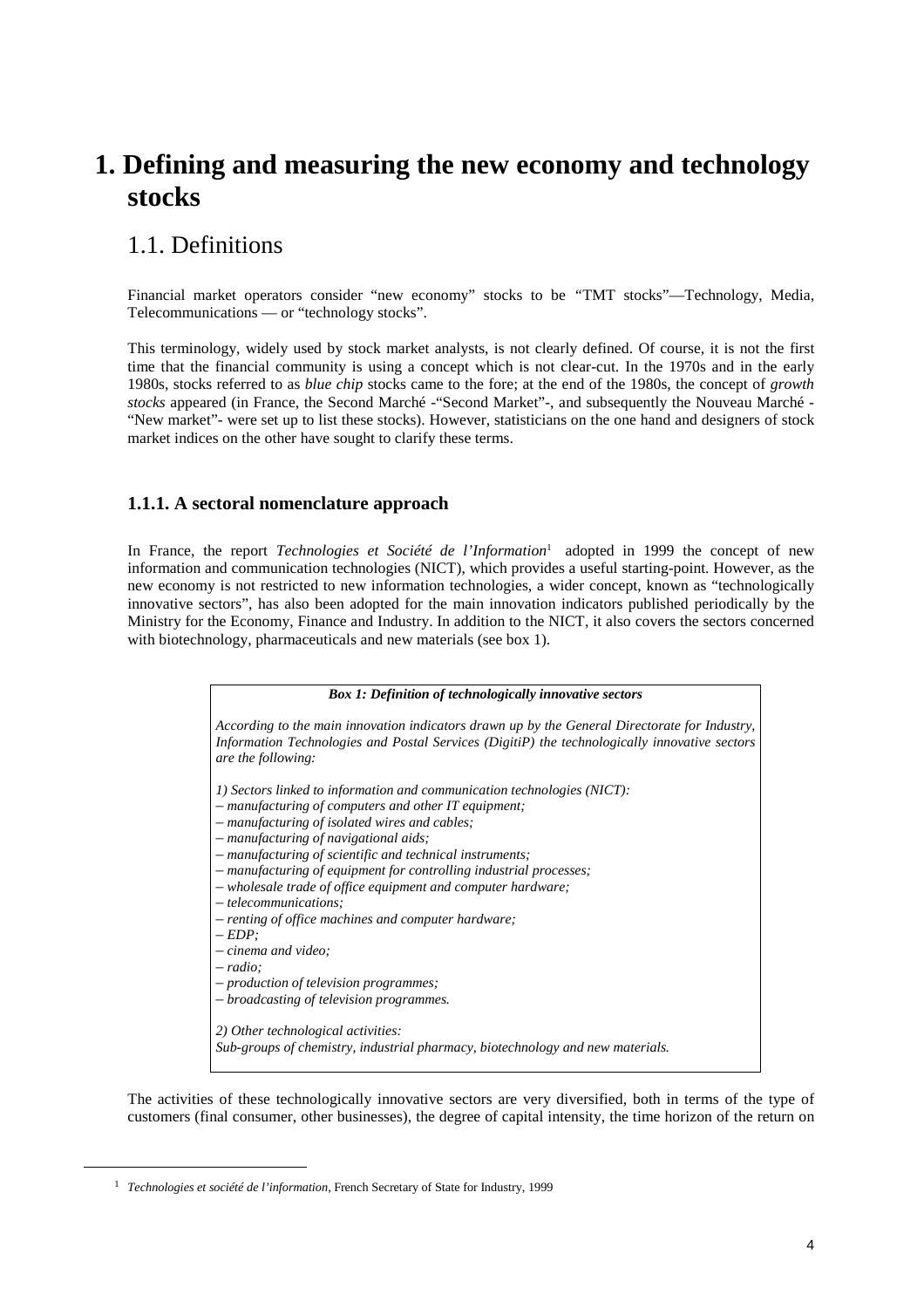investment (from heavy industry to engineering), and the international exposure (domestic, European, world markets). This diversity should be reflected in the corresponding stock price trends.

### **1.1.2. A stock market index approach**

Market participants have three types of indices at their disposal: indices specific to certain segments or markets, sectoral sub-indices of general indices, and specialised indices.

As far as the *indices specific to certain segments of the stock market* are concerned, the rules of the so-called new stock markets are particularly well adapted to start-ups or companies in high-growth segments. These new market indices should therefore constitute a homogeneous benchmark. However, specialised markets are neither restricted to technologically innovative stocks, nor do they have a monopoly on these stocks, since a number of them are still listed on traditional stock markets. Referring to the Nasdaq, which is a significant indicator of the trends in technology stocks, 35% of companies listed on the Nasdaq in 1999 carried out activities linked to the Internet. *By contrast, 65% did not*. Therefore, equating the Nasdaq index with Internet stocks would be certainly excessive.

The *sectoral sub-indices of general indices* may also be used to represent new economy stocks. An example is the SBF 2502, which comprises two sub-indices, SBF capital goods and SBF other services.

Finally, the cross-segment *specialised indices* group the stocks of technologically innovative sectors within a homogeneous index. However, the new indices suffer from their lack of historical track-record.

Specialised indices and specific indices, which were both created recently, were intended to capture "emerging" segments of stock markets. However, although they are less homogeneous, sectoral sub-indices may be used over a longer period. In order to describe the stock price trends of technologically innovative sectors, one can refer to the specialised and specific indices on the one hand, and the sectoral sub-indices on the other (see box 2 next page). Both approaches have been used in a complementary manner in the following discussion.

### 1.2. Measuring the phenomenon

Four types of indicators can be used to evaluate the specificity<sup>3</sup> of technology stocks on financial markets: trends in the aforementioned stock indices, price earning ratios*,* developments in the different sectors' relative weight in stock market capitalisation, *"*supply/demand" ratios on the primary market for IPOs.

### **1.2.1. Analysing stock market indices: growth rate and volatility**

Three lessons can be drawn from the graphs and tables on the average annual growth rates and the volatility of the different French stock market indices (cf. appendix).

– Companies in technologically innovative sectors differ in terms of valuation trends (graph 1): the average annual growth rate of their stock prices has risen over the recent period, whereas that of the broad SBF 250 index peaked during the 1996-1998 period before slowing over the most recent period. This observation should not lead us to equate all high-growth stocks with technology stocks. Certain companies outside the aforementioned sectors have also registered significant increases in their stock prices. For example, the LVMH group ranked third in the CAC stock index in terms of annual stock price progression in 1999 (+190%). We should therefore qualify our judgement on the instrumental role played by the new economy in the rise in stock prices and also take into consideration the fact that a significant share of the increase can be attributed to the so-called old-economy stocks.

 <sup>2</sup> SBF stands for « Société des Bourses Françaises »

 $3$  The objective of this section is to highlight the distinctions between listed technology stocks and other stocks. It is not to measure the weight of the new economy in market capitalisation, as this objective is beyond the scope of this article.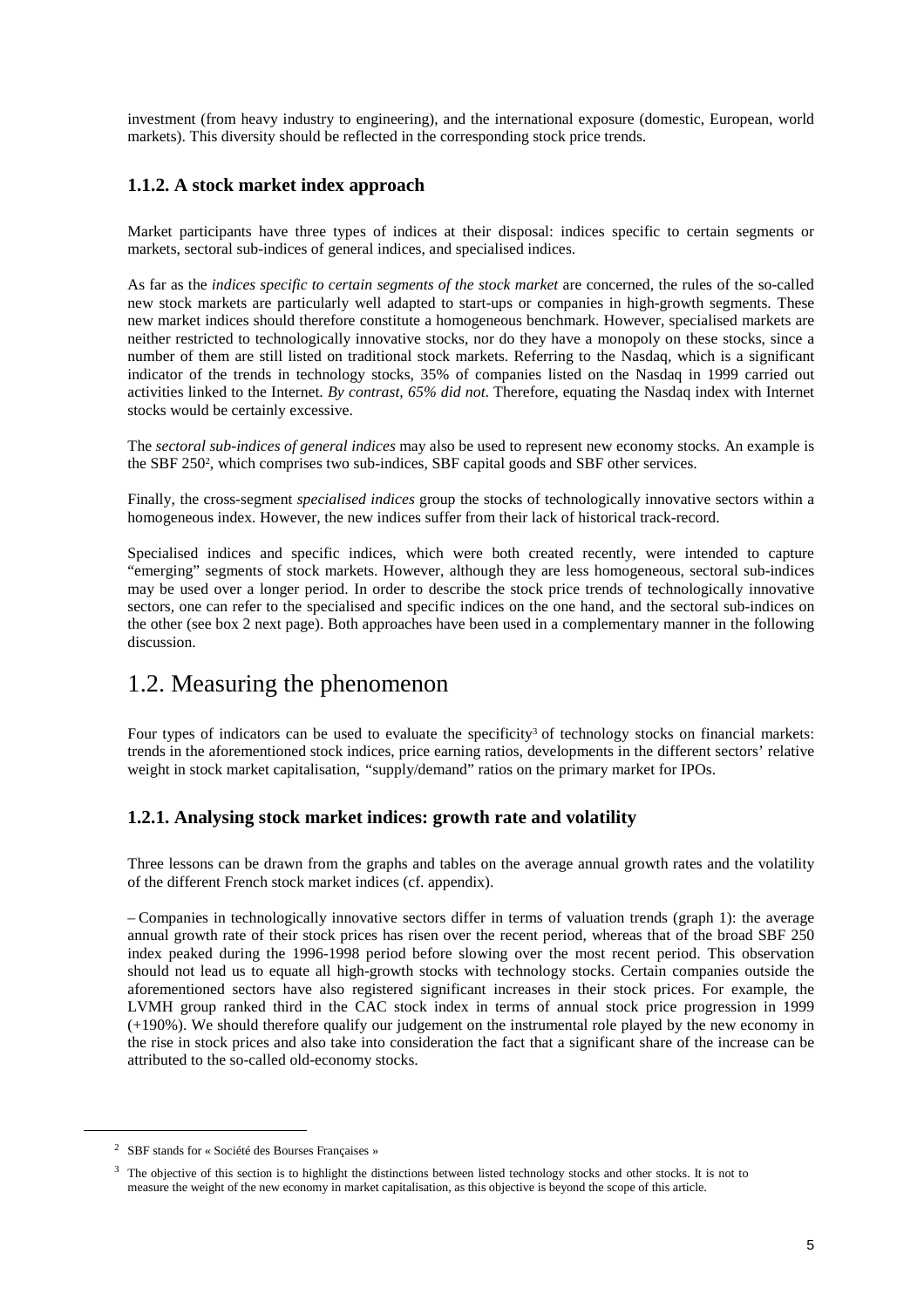#### **Box 2:** *French stock market indices measuring the performance of technologically innovative sectors*

*There are three types of stock market indices:*

- *– The index specific to the Nouveau Marché tracks the stock market prices of all the companies listed on the Nouveau Marché. The sectoral breakdown of companies forming this index shows that a majority of them are active in new economy sectors ("information technology*"*, "electronics*"*, "telecommunications*"*) which account for more than 50% in the index. The other sectors represented are "engineering*"*, "life sciences*"*, "services*" *and "other*"*. Setting aside the last two sectors, which are more diverse, over two thirds of the stocks are from technologically innovative sectors.*
- *– Two sectoral indices drawn from the general SBF 250 index: the SBF 250 index (base 1000 at 31 December 1990) reflects the general market trend as well as that of its main economic components. Two sectoral sub-indices of this broad index can be considered to be representative of new economy stocks: the SBF capital goods index and the SBF other services index. The main activities of a large number of companies listed under these sectoral indices are linked to technologically innovative sectors. These indices are useful because they can be calculated over a longer period of time than the specialised Nouveau Marché indices and the ITCAC 50, with which they partially overlap.*
- *– Two specialised indices: the ITCAC 50 index (base 1000 at 31 December 1998) and the broad ITCAC index. The former comprises the companies in the technologically innovative sectors, while the latter also includes retail trade in computer hardware and software, as well as on-line financial services, which are not included in the definition of the DigitiP (see box 1). The designers of the ITCAC 50 and ITCAC indices indicate, in their methodology, that companies which have Internet-related activities (for example e-commerce) can join this index: "it is not possible to define any purely deterministic criteria for this group of companies (…) The fact that these stocks are included in the target population is a result of the company's firm strategic decision to position itself on new technologies. Despite these subtle differences, there nevertheless appears to be some agreement on the boundaries of the technologically innovative sector".*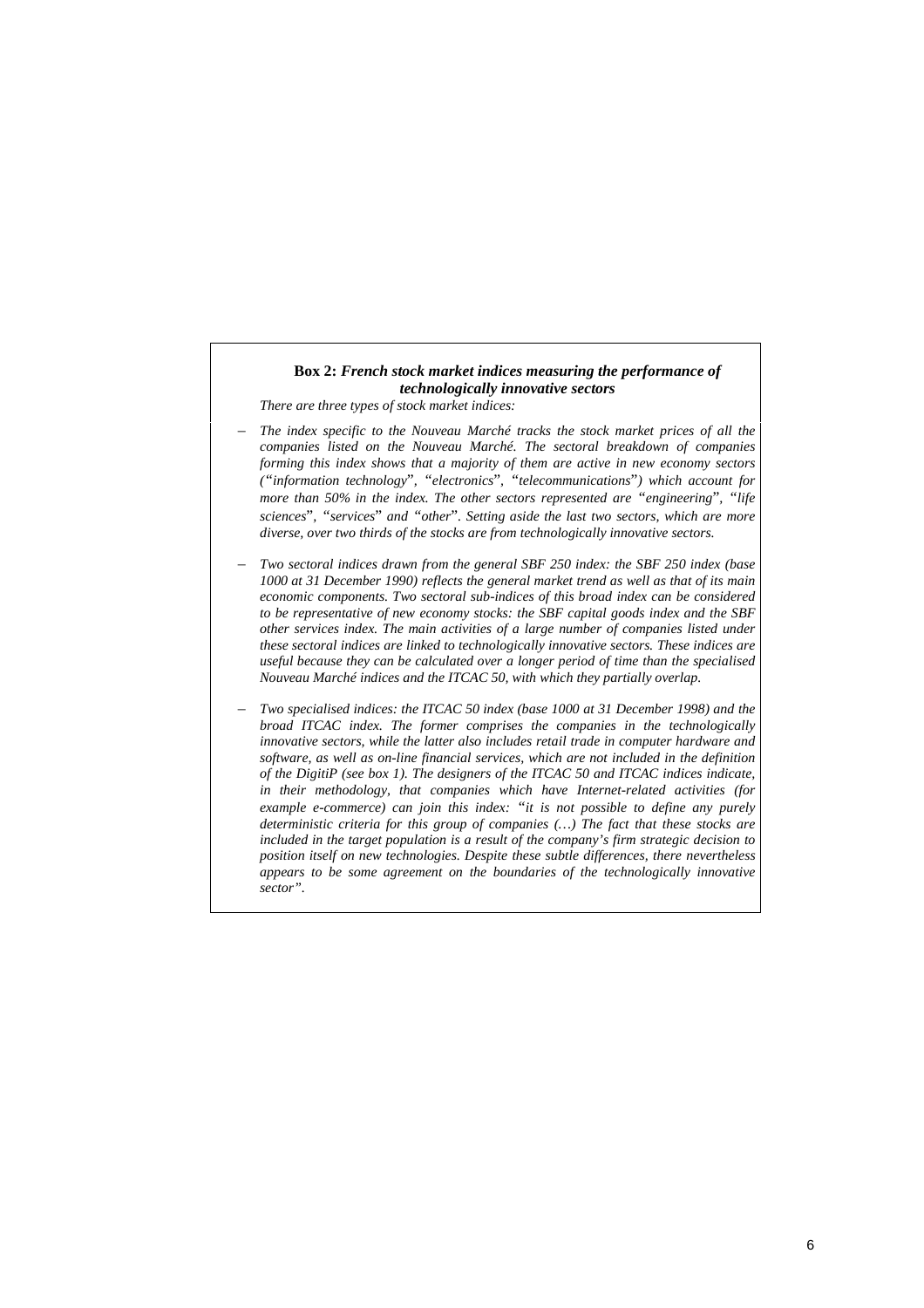



**French stock market indices : broad index, sectoral index and specialised indices**

– Technology stocks differ even more from the so-called "old economy" stocks in the high levels of historical price volatility (graph 2). Maximum volatility levels were reached in 2000 (over 50%, and even more than 100% for the "Nouveau Marché" (New Market), largely reflecting the uncertainty about the value of the securities concerned. The maximum level of volatility of the broad SBF 250 index was reached in 1998, corresponding to a more unstable macroeconomic environment (slump of world economic growth at the time of the South-East Asian stock market and foreign exchange crises).

#### *Graph 2*



**Average growth rates and average historical volatility from 1 January 1999 to 30 September 2000**

– All sectors are experiencing greater volatility, although the levels differ (graph 3). This has been a general trend over the past ten years, which has been driven by three mechanisms. Firstly, the rapid development of certain technologies is disturbing the competition structure, including in the so-called traditional sectors. Secondly, the traditional sectors are finding new sources of growth, especially in the emerging economies, whose economic cycles are less predictable, if not more abrupt. Such geographical diversification reinforces the growth potential of multinationals which invest there, but can also alter their risk profile. Thirdly, after a period when the priority was given to financial consolidation, companies have endeavoured to benefit from interest rate levels which enabled them to achieve positive leverage, thereby increasing their debt ratios. This is also a factor which could affect the volatility of expected profits.

7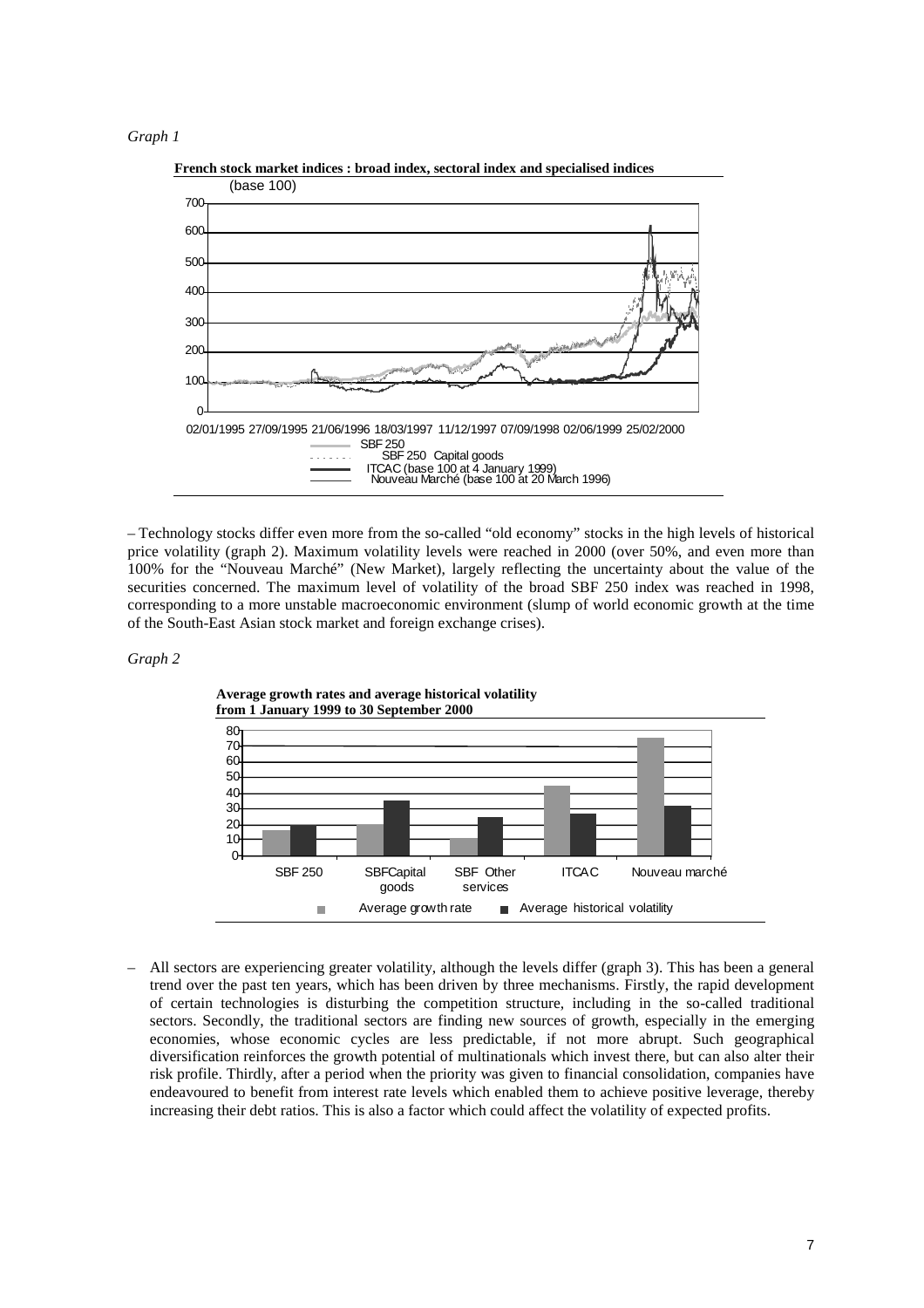

The trends observed on the French markets appear in other countries too (table 2): the strong rise in technology stocks is illustrated for example in France by a 237% rise in the Nouveau Marché index over the last eighteen months, while the CAC 40 index climbed by 51%. In the United States, the surge in Nasdaq and Nasdaq Telecom indices has exceeded that of the Standard & Poor's 500 and Dow Jones indices.

*Table 2: Growth rate of technology and traditional indices between 4 January 1999 and 30 September 2000*

| <b>Traditional indices</b> |                                                  | Technology indices    |     |
|----------------------------|--------------------------------------------------|-----------------------|-----|
| <b>United States</b>       |                                                  | <b>United States</b>  |     |
| DJ industrial              | 16                                               | Nasdaq                | 66  |
| S&P 500                    | 17                                               | Nasdaq Telecom        | 46  |
| <b>France</b>              |                                                  | France                |     |
| CAC <sub>40</sub>          | 51                                               | Nouveau Marché        | 237 |
| <b>SBF 250</b>             | 53                                               | ITCAC                 | 175 |
| Germany                    |                                                  | Germany               |     |
| <b>DAX</b>                 | 29                                               | Euro Neuer Markt      | 64  |
| <b>United Kingdom</b>      |                                                  | <b>United Kingdom</b> |     |
| <b>FTSE 100</b>            | 7                                                | FTSE Techmark (a)     | 55  |
| Japan                      |                                                  | Japan                 |     |
| Nikkei                     | 17                                               | Nasdaq                | 225 |
| Topix                      | 38                                               |                       |     |
|                            | (a) Period: 5 November 1999 to 30 September 2000 |                       |     |

Source: Bloomberg

#### **1.2.2. Results drawn from Price Earning Ratios (PER)**

The PER analysis highlights a special feature of the new economy stock market, i.e. high expected price earning ratios compared with the other sectors of activity. The PERs of the specialised indices also rose, in particular in the first half of 2000 (tables 3 and 4).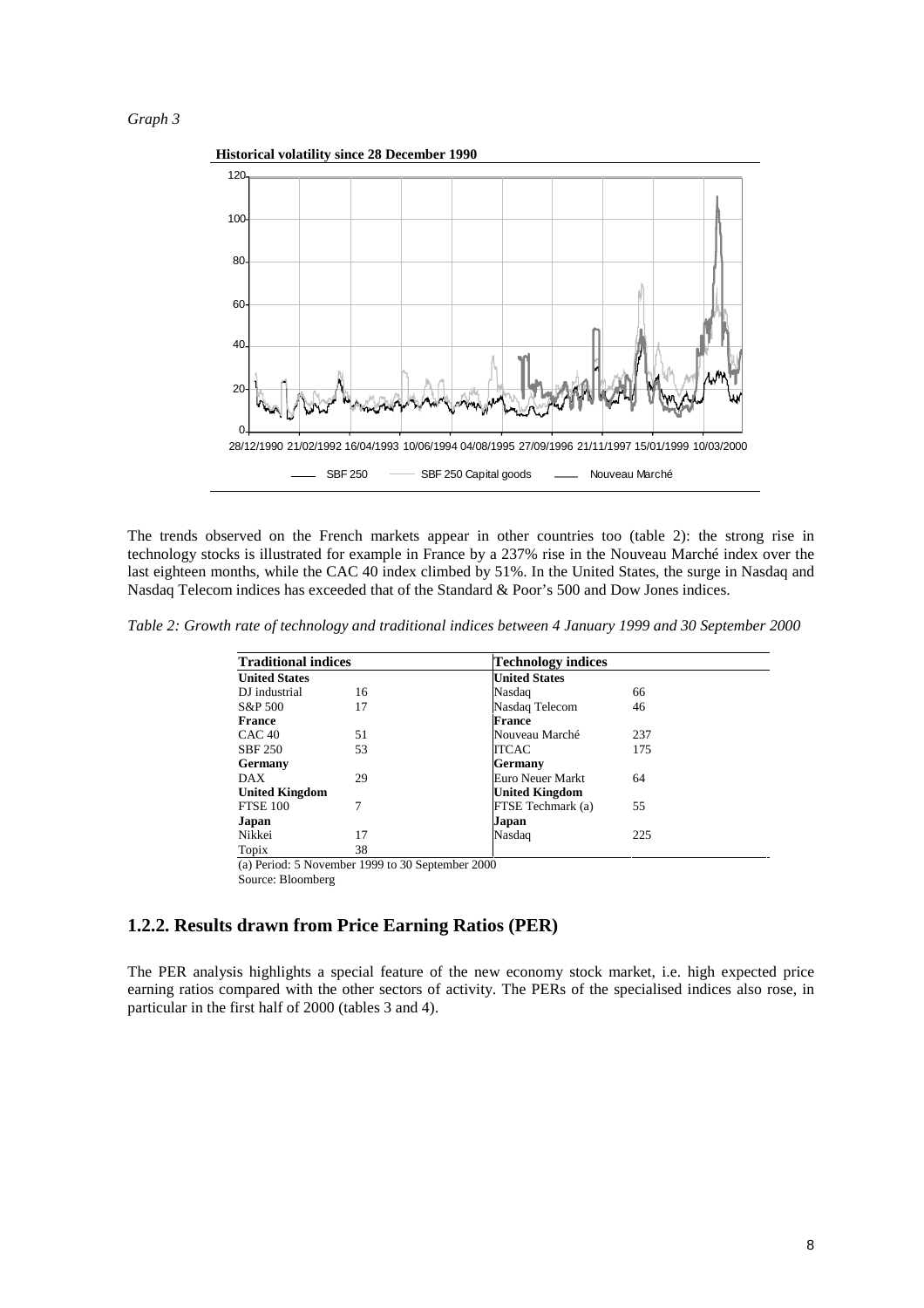#### *Table 3: Average PERs of a few stock market indices*

|                   | 29 Dec. 1990 to<br>31 Dec. 1995 | 1 Jan. 1996 to<br>31 Dec.1998 | 1 Jan. 1999 to<br>30 June 2000 |
|-------------------|---------------------------------|-------------------------------|--------------------------------|
| Dow Jones         | 20.46                           | 20.13                         | 25.24                          |
| S&P 500           | 20.60                           | 22.78                         | 31.64                          |
| CAC <sub>40</sub> | 27.62                           | 25.34                         | 30.08                          |
| <b>SBF 250</b>    |                                 | 38.06                         | 30.30                          |
| <b>ITCAC</b>      |                                 |                               | 37.22                          |
| Nasdag            |                                 | 47.38                         | 107.12                         |

*Table 4: Average PERs of the sectoral components of the S&P 500 index*

|                    | 29 Dec. 990 to<br>31 Dec. 1995 | 1 Jan. 1996 to<br>31 Dec. 1998 | 1 Jan. 1999 to<br>30 June 2000 |
|--------------------|--------------------------------|--------------------------------|--------------------------------|
| S&P 500            | 20.60                          | 22.78                          | 31.64                          |
| S&P 500            | 65.75                          | 67.00                          | 70.44                          |
| telecommunications |                                |                                |                                |
| S&P 500 industry   | 23.04                          | 25.53                          | 37.69                          |
| S&P 500 finance    | 13.11                          | 16.30                          | 18.52                          |
| Source: Bloomberg  |                                |                                |                                |

The difference between sectors is partly attributable to the heterogeneity of the business structures, or even to the impact of accounting methods, which in fact make international comparisons difficult:

- In absolute terms, the earnings of numerous companies in the technologically innovative sectors are low. As the returns on investment are not yet certain, the value of the PERs is driven upwards.
- A relatively larger proportion of these companies' investments is devoted to intangible expenses recorded as costs, weighing on the earnings more than if the expenses had been capitalised and amortised over several years. For this reason, the PERs of companies with considerable intangible expenses are structurally higher than average.

### **1.2.3. Changes in the different sectors' relative weight in stock market capitalisation**

Considering that the indices devoted to technology stocks were created recently, it is necessary to resort to the sectoral breakdown of broad indices to measure the relative changes in the weight of technologically innovative sectors (or technology stocks) in market capitalisation in the medium term. In table 5, we use the two sectors of the SBF 250 index that tally the best with the components of the ITCAC index: "capital goods" and "other services"4.

<sup>&</sup>lt;sup>4</sup> – the sub-sector "other services" includes 15 out of 60 stocks that cannot be included in the technologically innovative sectors (principally Adecco, Accor, Air France).

<sup>– 43</sup> stocks, weighted at 50%, can be included.

<sup>–</sup> Suez Lyonnaise and Vivendi, classified in this sub-sector and partly linked to the new economy, represent the remaining third.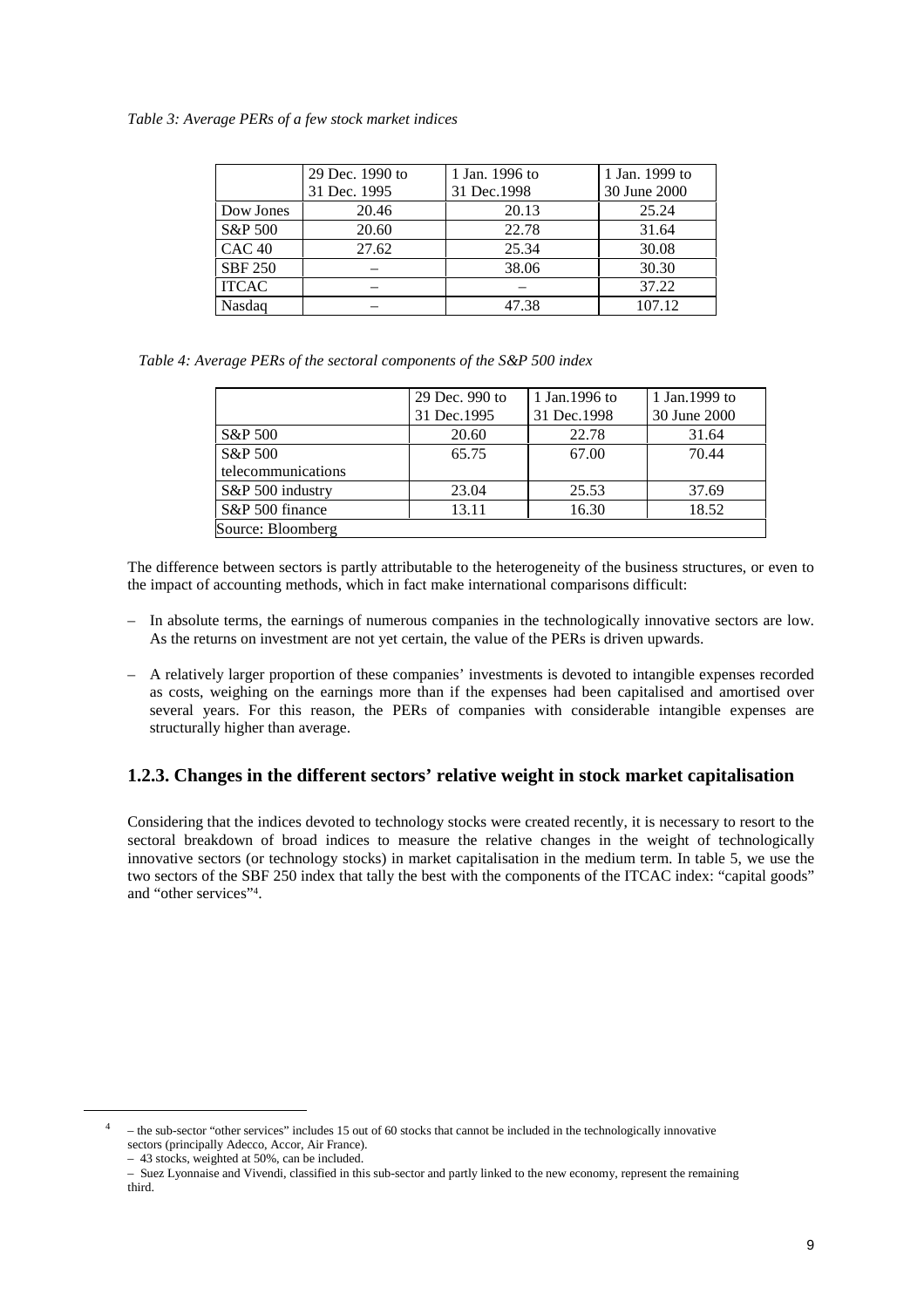|                             | 31 Dec.1990 | 31 Dec. 1995 | 31 Dec. 1999 | 30 June 2000 |
|-----------------------------|-------------|--------------|--------------|--------------|
|                             |             |              |              |              |
| SBF 250 index               | 1,000       | 1,233        | 3,811        | 4,069        |
| SBF sub-indices :           |             |              |              |              |
| - capital goods             | 1,000       | 929          | 4,124        | 4,744        |
| - other services            | 1.000       | 911          | 3,197        | 3,366        |
| Weight<br>$\mathcal{O}_0$ ) |             |              |              |              |
| of the sub-indices in       |             |              |              |              |
| the index                   | 22.0        | 19.0         | 38.8         | 40.2         |
| Source: EuroNext Paris      |             |              |              |              |

*Table 5: Weight of the technology stocks as reflected by the sectoral sub-indices of SBF 250*

After decreasing in the mid-1990s, in line with changes in business conditions and corporate restructuring affecting certain players in these rapidly-changing sectors, the relative weight of the technologically innovative sectors showed a significant increase at 30 June 2000 compared with the early 1990s. This fact is not totally surprising considering that the phenomenon is relatively recent in France. The smaller weight observed at the end of 1995 (19%) seems to correspond to a transition period for many players in these sectors, with the restructuring of traditional sectors and uncertainty about the development and growth of future technologies. Between 1995 and 2000, two factors contributed to the 40% increase in the relative weight of the technologically innovative sectors : introduction of previously non-listed large market players and the development of companies already listed in 1990. Therefore, in addition to investors' interest in technology stocks, the growing role of stock markets in financial intermediation (increase in the listing) contributed to the growth in the relative weight of these stocks in total market capitalisation.

### **1.2.4. Supply/demand ratios on the primary market**

Although demand for new listed securities has so far exceeded offerings in a majority of cases, the demand for such securities does not differ significantly from what is observed in other sectors. This point can be illustrated by examining the most recent period in France, which was characterised both by a sustained flow of IPOs and an "experience effect", which is likely to have influenced the behaviour of issuers and investors, following the strong fluctuations in the first four months of 2000 (table 6).

|                                                                                                          |         | <b>May 2000</b> |         | June 2000 |         | <b>July 2000</b> |       | Individuals (a) |       | Institutional (a) |
|----------------------------------------------------------------------------------------------------------|---------|-----------------|---------|-----------|---------|------------------|-------|-----------------|-------|-------------------|
|                                                                                                          | Indivi- | Institu-        | Indivi- | Institu-  | Indivi- | Institu-         | Mini- | Maxi-           | Mini- | Maxi-             |
|                                                                                                          | duals   | tional          | duals   | tional    | duals   | tional           | mum   | mum             | mum   | mum               |
| Premier                                                                                                  | 70      | 27              | 33      |           | 68      | 44               | 0.79  | 100.0           | 1.41  | 73.61             |
| Second<br>and                                                                                            |         |                 |         |           |         |                  |       |                 |       |                   |
| Marchés                                                                                                  |         |                 |         |           |         |                  |       |                 |       |                   |
| Nouveau                                                                                                  | 54      | 23              | 70      | 36        | 67      | 40               | 7.76  | 100.0           | 3.28  | 92.36             |
| Marché                                                                                                   |         |                 |         |           |         |                  |       |                 |       |                   |
| (a) The minimum and maximum columns indicate, for each category of investors, the highest and the lowest |         |                 |         |           |         |                  |       |                 |       |                   |
| ratios observed on the basis of the new listings drawn up during the three-month period under review.    |         |                 |         |           |         |                  |       |                 |       |                   |

*Table 6 : Supply/demand ratios for IPOs in the Paris Bourse*

This result can be explained by the three parameters which determine investors' interest on the primary market, and which have a similar impact on companies in the technological sectors and in other sectors:

- the sector of activity: the IPO of a company in a traditional sector, on a market with low growth but likely to produce regular profits, can generate as much demand as that of a company holding a patent or a concept with promising outlets;
- the number of securities actually floated;
- the investor's assessment of the relative cost of the listing price.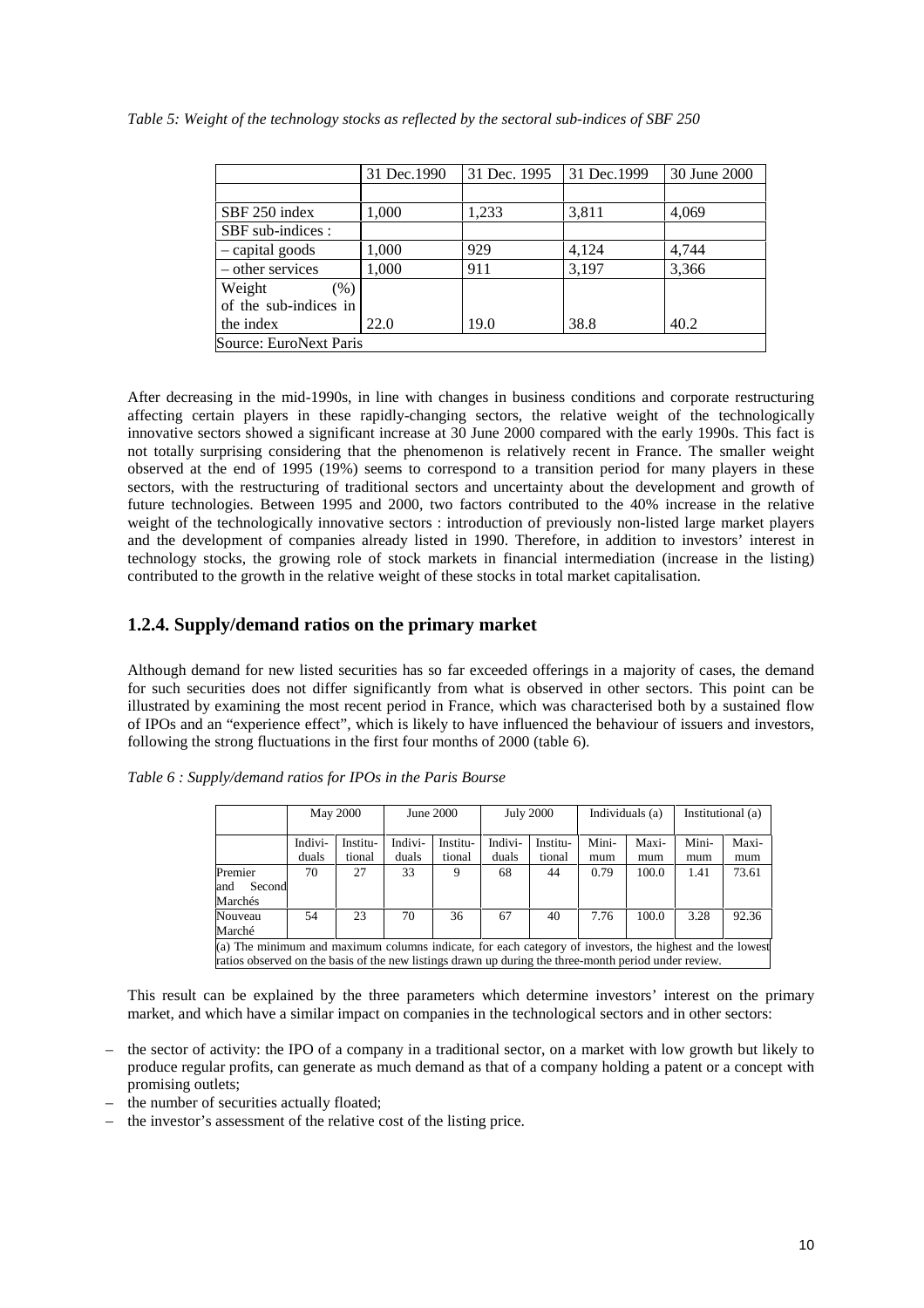# **2. Difficulties in analysing results**

## 2.1. The findings of the macroeconomic and historical valuations give rise to divergent interpretations

The debate on stock valuations has centred on the discrepancy between the long-run returns on risky financial assets as valued according to historical series and the strong growth in new economy assets in the past three years. Based on work by J. Siegel (1998)<sup>5</sup>, the return on equities has been estimated at 6%-7% in the past two hundred years. A study published by CSFB Gilt Studies in 1999 <sup>6</sup> gives a return of 6.5%. R. Mehra and E. Prescott (1985) consider that American equities yield an average real return of 7% per year after inflation, compared with only 1% for US Treasury bonds.

According to these estimates, *after recording annual growth of 50%, a stock market would be expected to stagnate for six to eight years, thus converging towards very long-term equity returns*.

With the exception of Japan, the main stock markets have posted average annual growth of over 20% since 1996 (see annex), in comparison with long-term equity returns of 6% to 7%.

In this context, a study by Wadhani (1999) examined the assertion by Siegel that equities were historically undervalued in the past. The author concludes that, given these circumstances, the recent stock price surge is more a reflection of a downward revision of the risk premium, measured *ex post*. However, the author underscores the paradox of low risk premia co-existing with expectations of returns that are much higher for equities than for bonds.

This divergence leads us to examine briefly the "supply shock" of the new economy and its impact on stock markets.

In its narrow ("technological") interpretation, the new economy can be said to be the product of a new technological revolution, similar to the advent of railroads or electricity. In theory, this definition should induce investors to be more circumspect, since in the past the introduction of technical changes sparked off speculative waves without generating strong long-term growth cycles on stock markets.

In a broader interpretation, the new economy can be considered to be the result of three phenomena: a technological revolution, the spread of the liberal development model and the sustained integration of financial markets. This unprecedented combination has made it possible to invest massively in research and development: Not only have a wide range of sources of financing become accessible, but the R&D efforts can now be amortised in the markets of emerging economies as well as in those of developed countries. This broad approach would support the assertion that there has been a break in the long-term trend of equity returns, which may lead to an alternative model of long-term equilibrium.

## 2.2. The "microeconomic" or "practitioners" approaches are not yet stable

### **2.2.1. "Trajectory analyses" and "sector positioning"**

Stock pricing methods are invariably based on two pillars, both for the valuation of tangible and intangible assets and the capitalisation of discounted cash flows. The first pillar is the use of "historical track-record", that is, the ability to make projections based on past earnings and financial structure according to typical corporate trajectories (or profiles). The second pillar is the ability to position a firm within a homogenous

 <sup>5</sup> J. Siegel, "Stocks for the Long Run", 1994, *Irving Professional Publishing*, and "Risk and Return", *FT finance series*, 1998

<sup>6</sup> Quoted in the *Financial Times*, Plender, 3 January 1999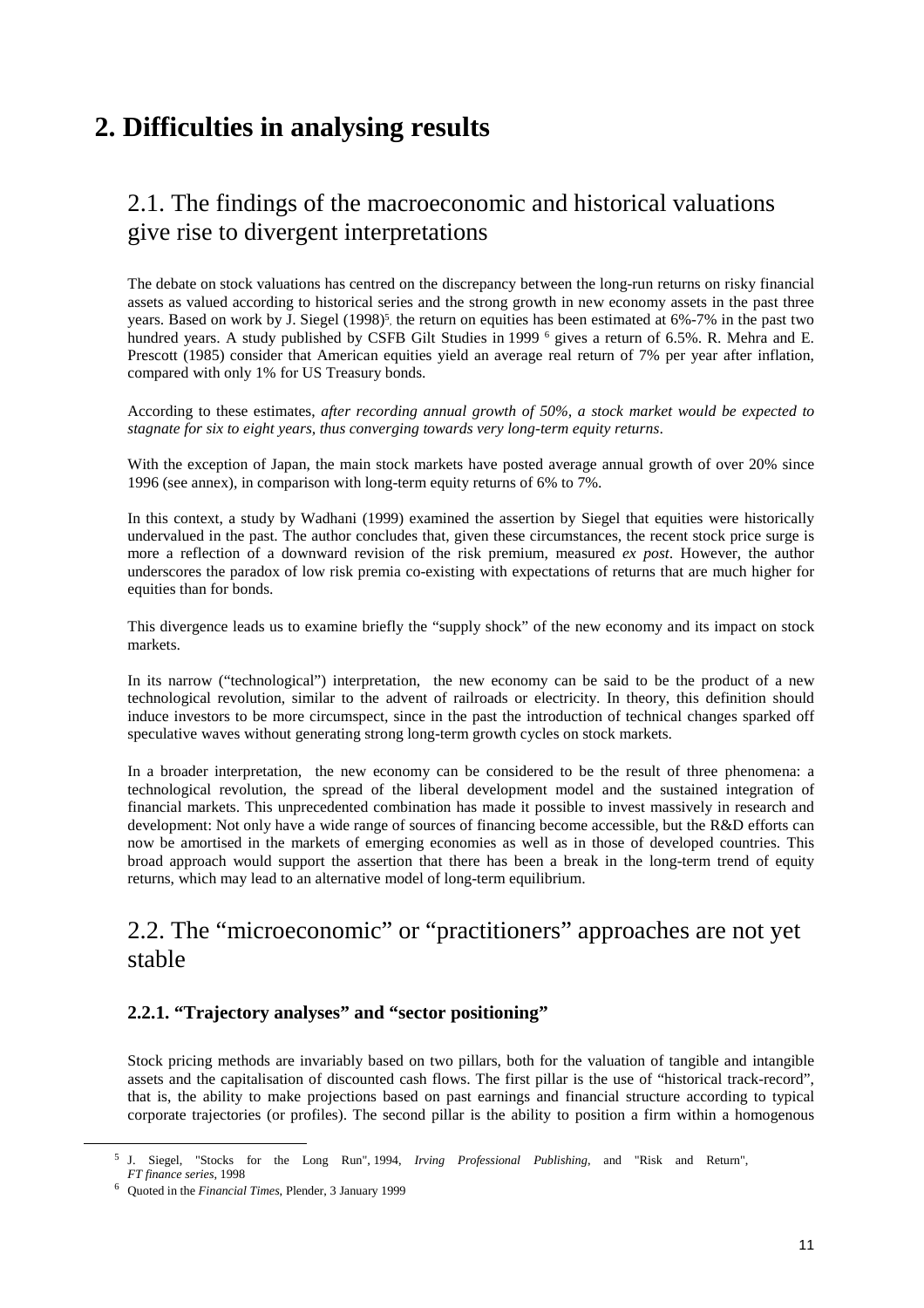group of comparable firms. In the case of technology stocks, these two pillars—historical track-record and positioning benchmarks—are either partially or completely lacking. In other words:

– The initial public offering of certain start-ups is relying more on the promotion of a new "business model" rather than on a more traditional development plan with detailed financing forecasts.

– It is hard to determine the life cycle of new products in the new economy sector because rapid innovation can lead to the obsolescence of a new product or service more quickly than expected.

– A static analysis of holdings of intangible assets (measured in terms of market share, patents and brands) is hindered by the lack of a proven sectoral benchmark. Many recently-created companies do not have wellestablished brands or patents, and their market share is difficult to assess or tends to fluctuate.

### **2.2.2. The financial approaches**

The approaches relying on the risk premium concept (Capital Asset Pricing Model, options theory) highlight the substantial risks associated with any stock market investment for which the expectations of future returns are very high. This is borne out by the fact that the activity of most technological companies is based on a single product. A company with more diversified activities is less risk-prone: its *beta7* converges to 1 and its return approximates the market average.

From this point of view, investing in technology stock means taking a gamble: the investor is assuming that the company chosen will, in a few years time, win out over the competition and establish a sound competitive position. True, the actual valuations of individual companies are based on a rational approach, but if the capital of these companies were held by a listed holding company, the value of the holding company itself would be lower, because the market would implicitly apply a "failure rate" to the valuation of the group. In fact, there are two pitfalls to the approaches incorporating a modelised risk premium:

- The first is the difficulty of anticipating the overall consequences of the consolidation phase that will ensue when the new markets mature. When forecasting the anticipated future earnings of technology stocks, investors may not take into account accurately the consequences of the transition from a growth market to a mature market. According to this approach, all the companies that will be competing directly with each other at the end of the growth phase have similar valuations, although not all will survive. Moreover, the "losers" will not necessarily be bought out at their current market price, since restructuring costs will be discounted. Indeed, during the consolidation phase, some of the investments made today, in particular intangible assets, will be partly eliminated. This can happen, for example, if a technological standard is abandoned when standards are harmonised, or if one brand is removed to reinforce the name-recognition of another brand.

- The second pitfall is the instability arising when the various players in a sector compete for added value. Each company will endeavour to increase its margins to the detriment of the others in order to capture the additional value generated by technological progress. The uncertainty regarding future earnings resulting from these power games within given sectors may lead to excessive valuations for certain companies and perhaps undervaluations for others. For example, who will be the main beneficiaries of the emergence of e-commerce: the on-line sellers themselves, the logistic companies on which they depend to deliver their products properly, or the designers of secure means of payment?

<sup>&</sup>lt;sup>7</sup> The beta measures the specific risk, i.e. that which arises on the company's business. This risk is added to the market risk, which is the justification for the premium earned by equities over bonds.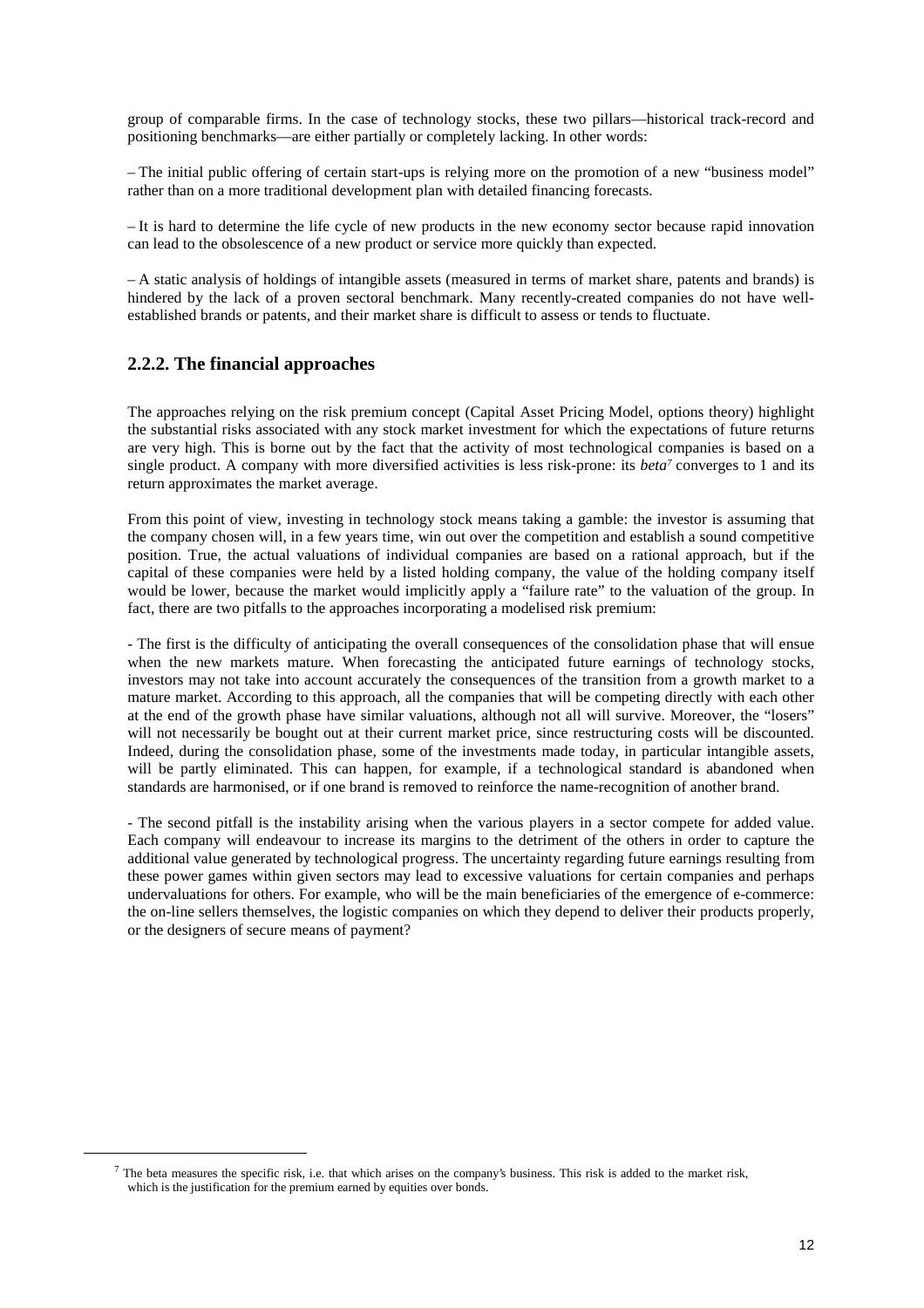# **3. The impact of the changes in the behaviour of market participants and financing circuits on the pricing of new economy stocks**

## 3.1. The behaviour of technology stocks can be explained in part by theoretical analyses of stock markets

The theory of asset prices bubbles, which takes into account specific aspects of the behaviour of economic agents, provides a relevant framework for analysing the emergence of bubbles on markets for technology stocks, in particular in the United States and Europe. We give below a brief overview of certain approaches, gleaned from the abundant literature available on the subject.

### **3.1.1. The rational bubble approach**

A speculative bubble appears when there is a discrepancy between the actual value of a security and its fundamental value<sup>8.</sup>

The "rational" bubble theory helps to explain why the price of a stock may diverge increasingly from its fundamental value and over a fairly long period of time. The bubble is deemed "rational" because the model assumes that agents' expectations are rational.

In this type of model, the expectations of economic agents are perfectly self-fulfilling. The bubble appears because, at a given time, agents expect prices to increase rapidly, i.e. that the bubble will be significant (Bourguinat,  $1989$ )<sup>9.</sup>

Certain observers believe that such a bubble has emerged on the equity markets of the new economy. This would explain why the prices of technology stocks are increasingly diverging from their fundamental values. F.Modigliani<sup>10</sup> pointed out in April 2000 that the financial bubble seen in the new economy stocks was "rational" insofar as the expectations of corporate growth in this sector have, in fact, boosted growth, which in turn validates the expectations.

However, the recent corrections observed in technology stocks both in France and the United States since the spring of 2000 cannot be easily explained by the existence of a bubble triggered by rational investors. In fact, this type of model cannot explain how agents' expectations develop, and accordingly why a financial bubble disappears. It therefore becomes necessary to introduce the concept of herd behaviour into this approach.

### **3.1.2. The mimetic bubble approach**

The emergence of herd behaviour on the part of investors can create situations of "unanimity" on financial markets, and in particular on stock markets. If a large number of investors adopt identical expectations, for example that a stock price will rise, this theory claims that the market will increasingly tend to reflect the mean opinion. As a result, a bubble will form at the macroeconomic level.

Bubble models based on the mimetic confidence that agents have in the fundamentals appear to be particularly appropriate to account for the valuations of new economy stocks.

Certain economic theories (Orléan, 199111) have shown that at times of growing uncertainty about the value of the fundamentals—an uncertainty which characterises new economy shares for which analysts have little reliable data—herd behaviour spreads rapidly to a large number of investors, thus helping to widen the gap

 <sup>8</sup> This fundamental value results from the model.

<sup>9</sup> Bourguinat, "Les structures de la finance globale", 1989

<sup>10</sup> *International Herald Tribune*, 1-2 April 2000

<sup>11</sup> Orléan, "Les désordres boursiers", *La Recherche*, 1991, vol. 22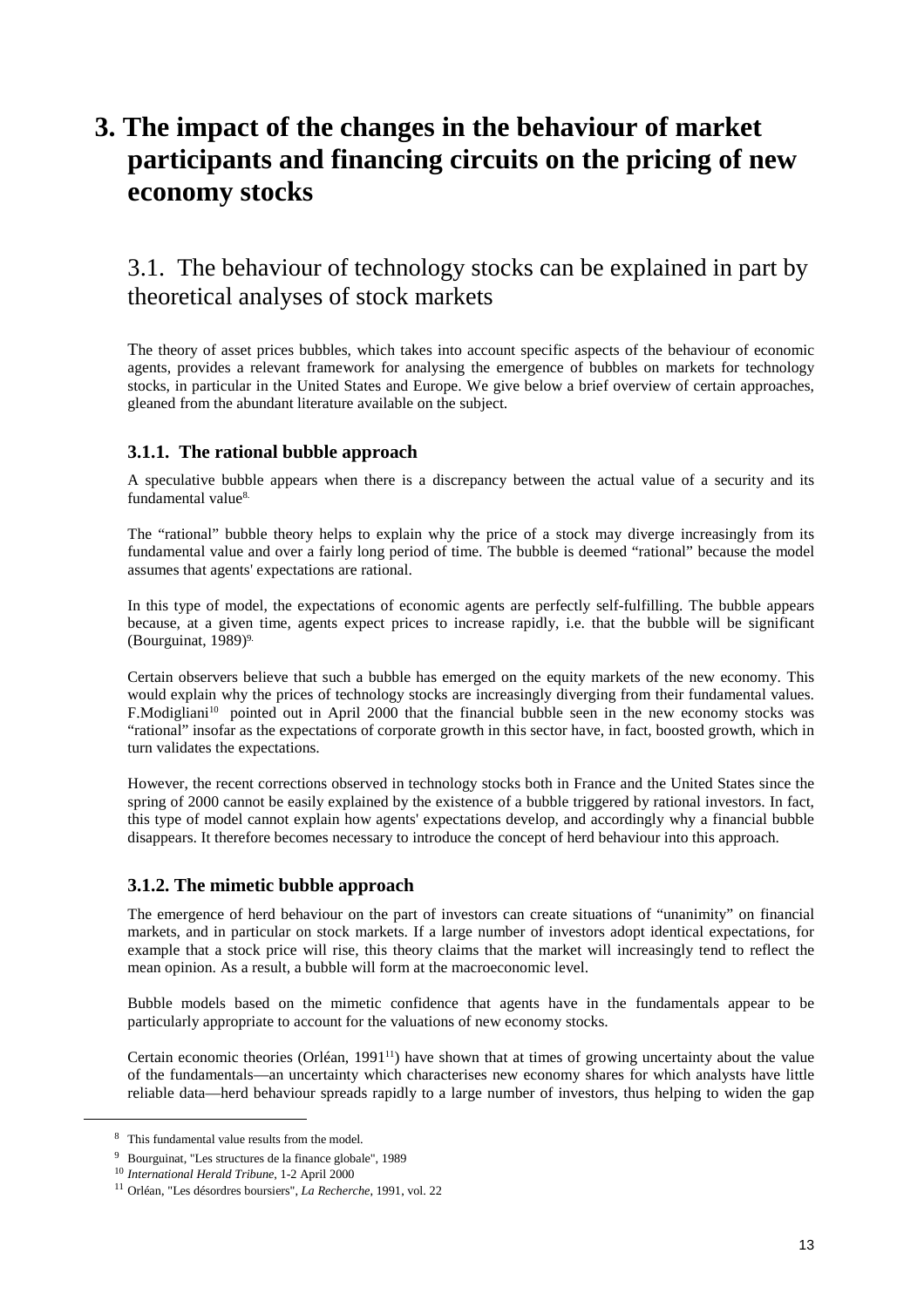between stock prices and their fundamental values. Consequently, the likelihood of a mimetic bubble increases in step with growing doubts or uncertainty about the value of the fundamentals, since investors will tend to "copy" other investors when faced with a lack of reliable stock market information. From the investor's point of view, such herd behaviour is rational, but at the macroeconomic level, it gives rise to the risk of a mimetic, speculative bubble.

Moreover, according to this approach, changes in average investor opinion may cause the bubble to burst or deflate. A reversal of expectations for a variety of reasons, such as profit warnings or macroeconomic data, which may be amplified by herd behaviour, can set off sharp share price corrections in a process of selffulfilling expectations.

Market analysts frequently interpret the instability of financial markets as reflecting a lack of diversity in agents' individual opinions. Keynes<sup>12</sup> himself already considered "unanimous" situations to be a source of instability.

### **3.1.3. The irrational bubble approach**

The approach using "irrational and noise" bubbles refers to the idea of an imperfect, competitive financial market. In particular, it questions the assumption of homogenous, rational expectations and provides an explanation for the chronic instability of stock prices.

The models evaluating the noise created by certain investors contribute to extending the analysis of asset bubbles. The model by De Long, Shleifer, Summers and Waldmann (1990)<sup>13,</sup> for example, highlights the fashions and fads affecting investor beliefs<sup>14</sup>. This model postulates that there are two types of investors: "sophisticated" investors who have rational expectations, and noise traders whose expectations are based on erroneous beliefs. Thus, rational investors may decide to buy when noise traders sell, and vice versa.

The asset bubbles models based on the coexistence of rational investors and noise traders are particularly useful in understanding how bubbles appear in new economy stocks, for which investor expectations appear to be very diverse.

One of the model's main findings relates to the excessive volatility of certain stock prices with respect to their fundamental values, even though the model assumes that there is no uncertainty regarding these values. The opinions of non-rational investors (noise traders) are partially factored into stock prices and into the expectations of rational investors. As a result, the latter incorporate such noises or incorrect opinions into their expectations, just as they would for any other relevant information. Disrupted by the noise, the prices of these stocks no longer converge to their equilibrium level (fundamental values). On the contrary, they may diverge, sometimes widely and for fairly long periods, thus leading to the development of asset bubbles. The presence of rational agents on stock markets<sup>15</sup> therefore no longer suffices to stabilise the equilibrium price at its fundamental value: the stock price may fluctuate according to changes in the beliefs of non-rational investors. This generates structural instability in the market prices of these shares, and the more unpredictable the expectations of non-rational investors, the stronger the instability.

Similarly, other models such as that of Shiller (1984)<sup>16</sup>—which also postulates the existence of two types of investors17—conclude that stock market prices may be shaped by fashion trends18 among ordinary investors.

 <sup>12</sup> J. M. Keynes, "The General Theory"

<sup>13</sup> « Noise Traders Risk in Financial Markets », *Journal of Political Economy*, vol. 98

<sup>&</sup>lt;sup>14</sup> A fashion or fad is defined as a discrepancy between the actual value (market price) and the fundamental value caused by psychological factors.

<sup>&</sup>lt;sup>15</sup> But this can also apply to financial markets.

<sup>16</sup> Shiller, « Stock prices and social dynamics », *Brookings Papers on Economic Activity*, 1984, n° 2

<sup>&</sup>lt;sup>17</sup> Intelligent investors whose expectations are rational, and ordinary investors who overreact to market information and follow fashions.

<sup>&</sup>lt;sup>18</sup> The price depends on the one hand on the discounted value (at the rate of future expected dividends) and on the other hand on the expected future demand of ordinary investors, according to a coefficient of proportionality equal to the risk premium which would incite all intelligent agents to hold all shares on the market.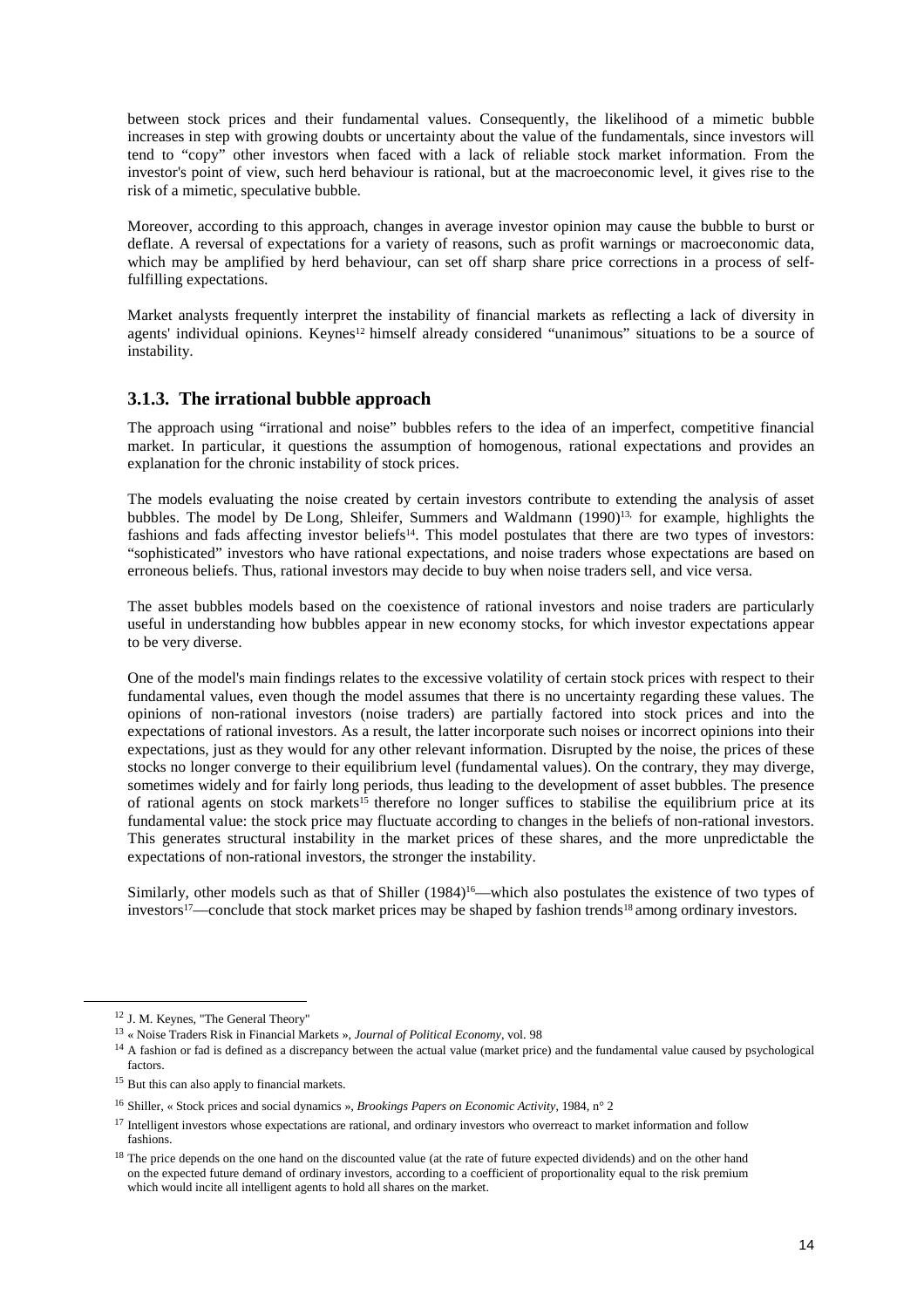## 3.2. Stock market dealing mechanisms may affect the pricing of technology stocks

Given the current working of financial markets, certain factors may encourage the emergence or persistence of bubbles on equity markets.

### **3.2.1. The imbalance between IPOs and investment demand**

Intermediaries on primary equity markets have two means of managing the imbalance between offerings and investor demand. They can reduce the offering, which means that small shareholders and even institutional investors may not always be able to subscribe to significant amounts of stocks, thus preventing the newlylisted company from having a diversified stockholder base. Or, they can raise the issue price. In that case, the issue price, which aims at finding an "instantaneous" balance between offering and investor demand, no longer reflects the company's realistic growth prospects. Beyond that, when faced with strong investor demand, intermediaries tend to step up the number of IPOs, at the risk of listing very young companies for which valuation is even more uncertain.

### **3.2.2. The greater role of index-linked management**

Benchmarking management leads to the allocation of capital according to the relative value of the expected performance, rather than according to an autonomous target for maximising expected portfolio value at the accepted risk level. This financial management technique can amplify the spread of herd behaviour and lead to self-sustaining price increases: when the prices of certain stocks rise, their relative weight in the index increases, thus prompting managers to buy more of these shares to build up their benchmark portfolios again. In addition, the generalisation of such techniques has induced a relative scarcity of the shares included in these indices, as well as speculation on the securities that can potentially be included or excluded from the indices. Although this problem is not unique to listed companies in the technologically innovative sectors, it compounds the other factors of instability and speculation.

### **3.2.3. The emergence of electronic trading platforms (***Electronic Communication Networks***) and on-line broking**

By making the pricing process more transparent, the development of electronic trading has fostered the contagion of market trends. It can also amplify fluctuations in liquidity when financial markets are under stress, since these electronic communication networks reduce the role of market makers, who normally maintain the market by making transactions on their own accounts when there are too few counterparties.

In addition, these electronic platforms appear to be conducive to intraday trading, since they offer permanent access and reduced transaction costs. The intensity of intraday trading depends on the volatility of share prices, but such transactions which can enhance market liquidity can also exacerbate price volatility.

Electronic trading platforms enable smaller amounts to be processed and reduce transaction costs, thus giving a wider customer base access to financial markets. Combined with on-line broking, this encourages individual investors to enter the market alongside institutional investors, although they do not use market information in the same way. Individual investors have less technical expertise and react differently to market rumours, which can increase stock price deviations, with ambiguous effects on volatility and valuations. Just like the development of index-linked management, the emergence of these platforms affects all types of stocks. However, the features specific to technology stocks—small float, high volatility and speculative nature appear well-suited to investors who prefer these new channels of communication and stock market trading.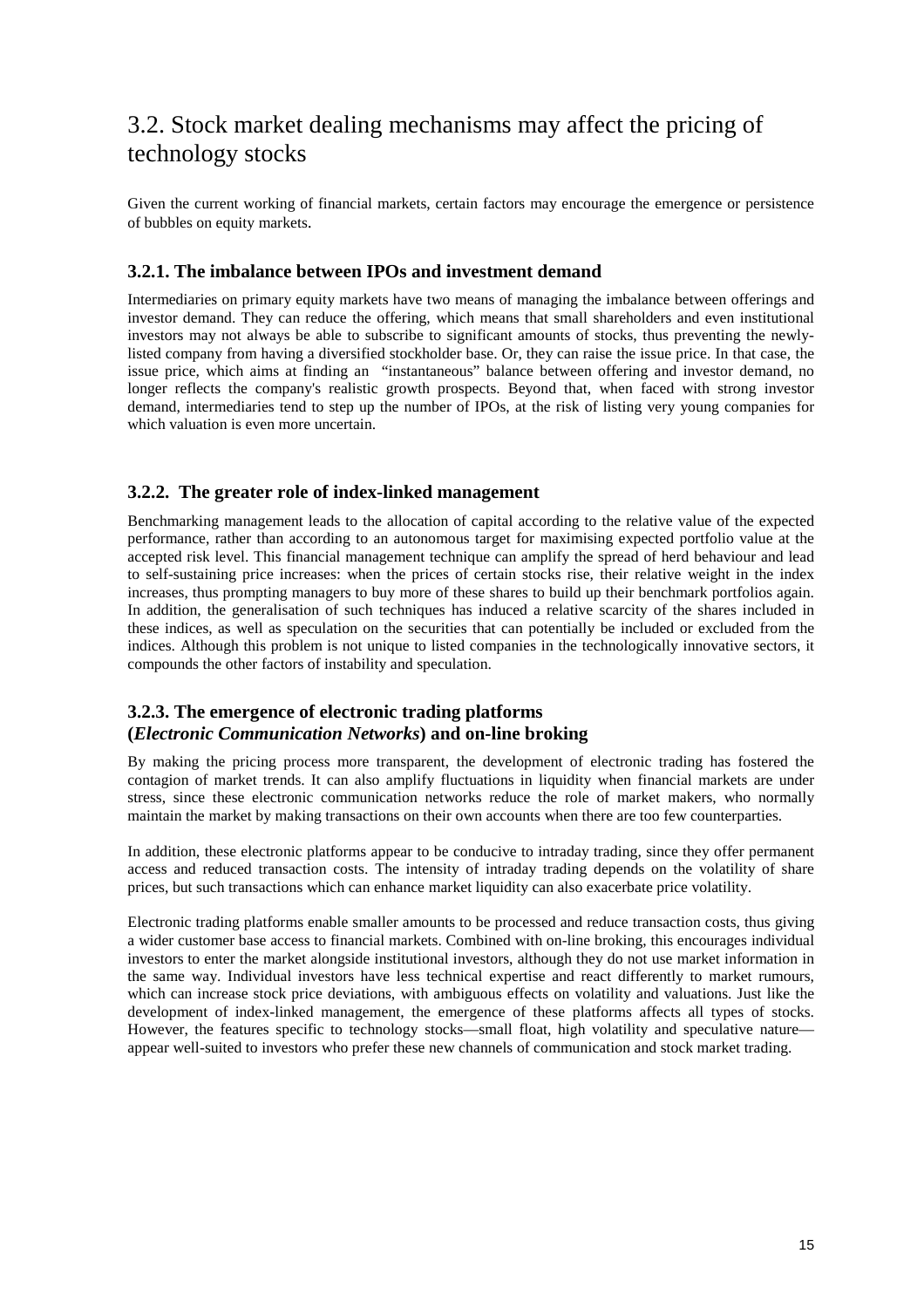## 3.3. The financing of new economy companies makes it more difficult to price their shares

There are two reasons why it is difficult to distinguish clearly between the various sources of financing, although such a distinction is necessary if they are to play their respective roles properly.

### **3.3.1. The distinction between seed capital, venture capital and development capital has blurred**

Until the end of the 1990s, the first stages of the creation of a company were handled by specialists, such as venture capital companies which provided the equity. Once the company reached the capital development stage, its IPO marked the withdrawal of the initial partners of the project. Given the buoyant market, it appears to be in the interests of venture capitalists to shorten the incubation or holding period in order to maximise their initial investment when withdrawing. There are thus two major changes affecting new economy companies. On the one hand, the initial phase may be launched by resorting to public savings, which was previously the case only for very specific projects. On the other hand, it is difficult to position listed companies at a given phase of their development, since there is no stable industrial model. This makes determining the initial listing price very complicated.

### **3.3.2. A lack of reference points for a rational distinction between equity and debt**

In France, start-ups can call on two effective sources of financing: the Nouveau Marché or venture capital funds for equity financing, and banks for borrowings. However, in Europe a third source—a bond market for small issuers or issuers with a high risk profile—has not yet come to maturity. As a result, investors cannot resort to an important reference, the interest rate charged on debt markets, which is frequently used to stabilise stock price fluctuations. While equity investors base their decisions on growth potential, bond investors base theirs on default risk. Combining both approaches is the best means of forming a reasoned opinion of the "value" of new economy companies. In this context, a market for private risk bonds, in which issuers of all sizes would be classified by counterparty risk, would provide investors with a useful reference for evaluating fluctuations in equity markets.